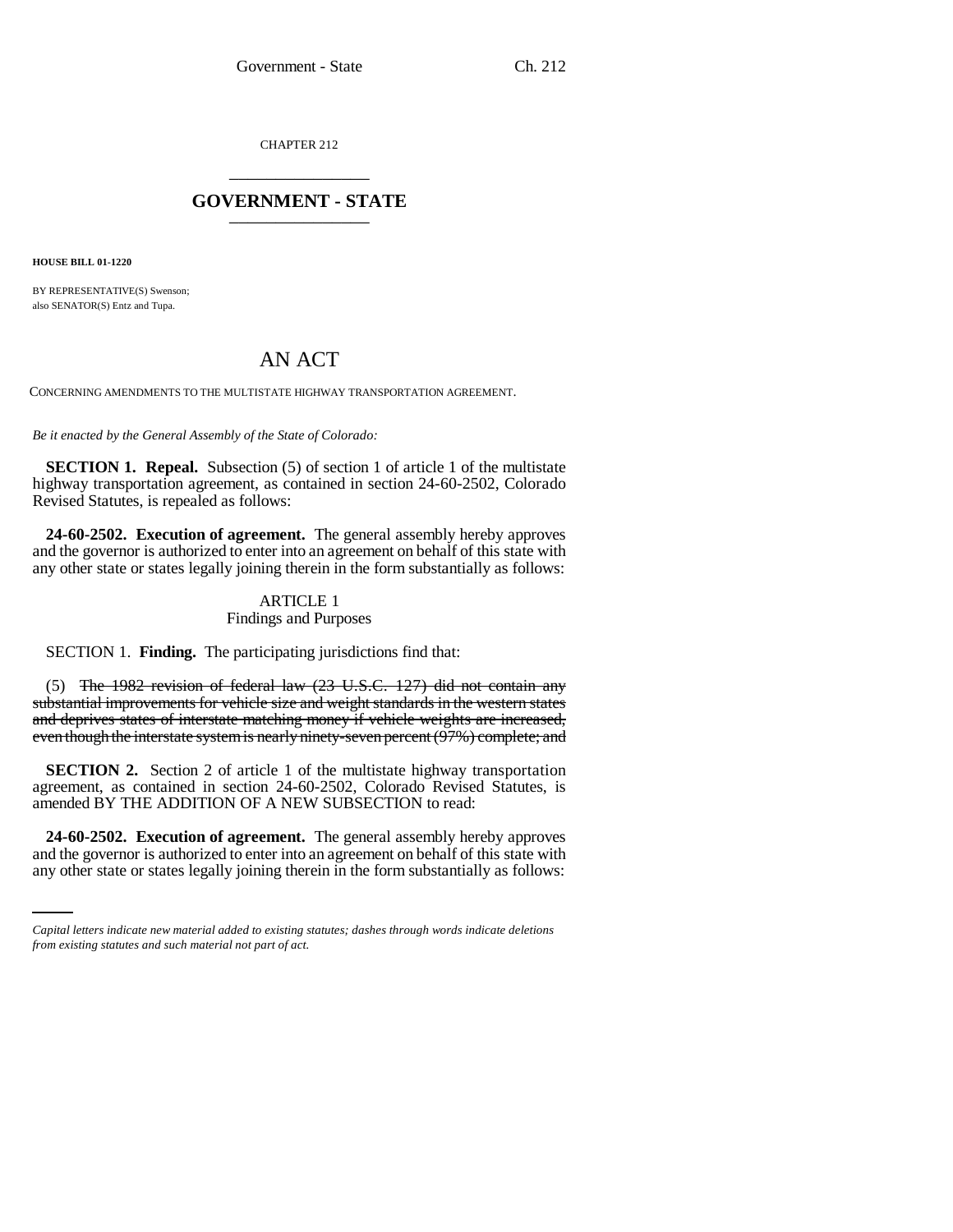### ARTICLE 1 Findings and Purposes

## SECTION 2. **Purposes.** The purposes of this agreement are to:

(7) FACILITATE COMMUNICATION BETWEEN LEGISLATORS, STATE TRANSPORTATION ADMINISTRATORS, AND COMMERCIAL INDUSTRY REPRESENTATIVES IN ADDRESSING THE EMERGING HIGHWAY TRANSPORTATION ISSUES IN PARTICIPATING JURISDICTIONS.

**SECTION 3.** Section 1 of article 2 of the multistate highway transportation agreement, as contained in section 24-60-2502, Colorado Revised Statutes, is amended to read:

**24-60-2502. Execution of agreement.** The general assembly hereby approves and the governor is authorized to enter into an agreement on behalf of this state with any other state or states legally joining therein in the form substantially as follows:

#### ARTICLE 2 **Definitions**

## SECTION 1. As used in this agreement:

(1) "Designated representative" means a legislator, state agency official, or other person authorized to represent the jurisdiction "COOPERATING COMMITTEE" MEANS A BODY COMPOSED OF THE DESIGNATED REPRESENTATIVES FROM THE PARTICIPATING JURISDICTIONS.

(1.5) "DESIGNATED REPRESENTATIVE" MEANS A LEGISLATOR, STATE AGENCY OFFICIAL, OR OTHER PERSON AUTHORIZED UNDER ARTICLE 11 TO REPRESENT THE **HEISDICTION** 

(2) "Jurisdiction" means a state of the United States or the District of Columbia.

(3) "Vehicle" means any vehicle as defined by statute to be subject to size and weight standards which operates in two or more participating jurisdictions.

**SECTION 4.** The introductory portion to section 1 of article 4 of the multistate highway transportation agreement, as contained in section 24-60-2502, Colorado Revised Statutes, is amended, and the said section 1 is further amended BY THE ADDITION OF THE FOLLOWING NEW SUBSECTIONS, to read:

**24-60-2502. Execution of agreement.** The general assembly hereby approves and the governor is authorized to enter into an agreement on behalf of this state with any other state or states legally joining therein in the form substantially as follows:

# ARTICLE 4

# Cooperating Committee

SECTION 1. EACH PARTICIPATING JURISDICTION SHALL HAVE TWO DESIGNATED REPRESENTATIVES. Pursuant to Section 2, Article 3, the designated representatives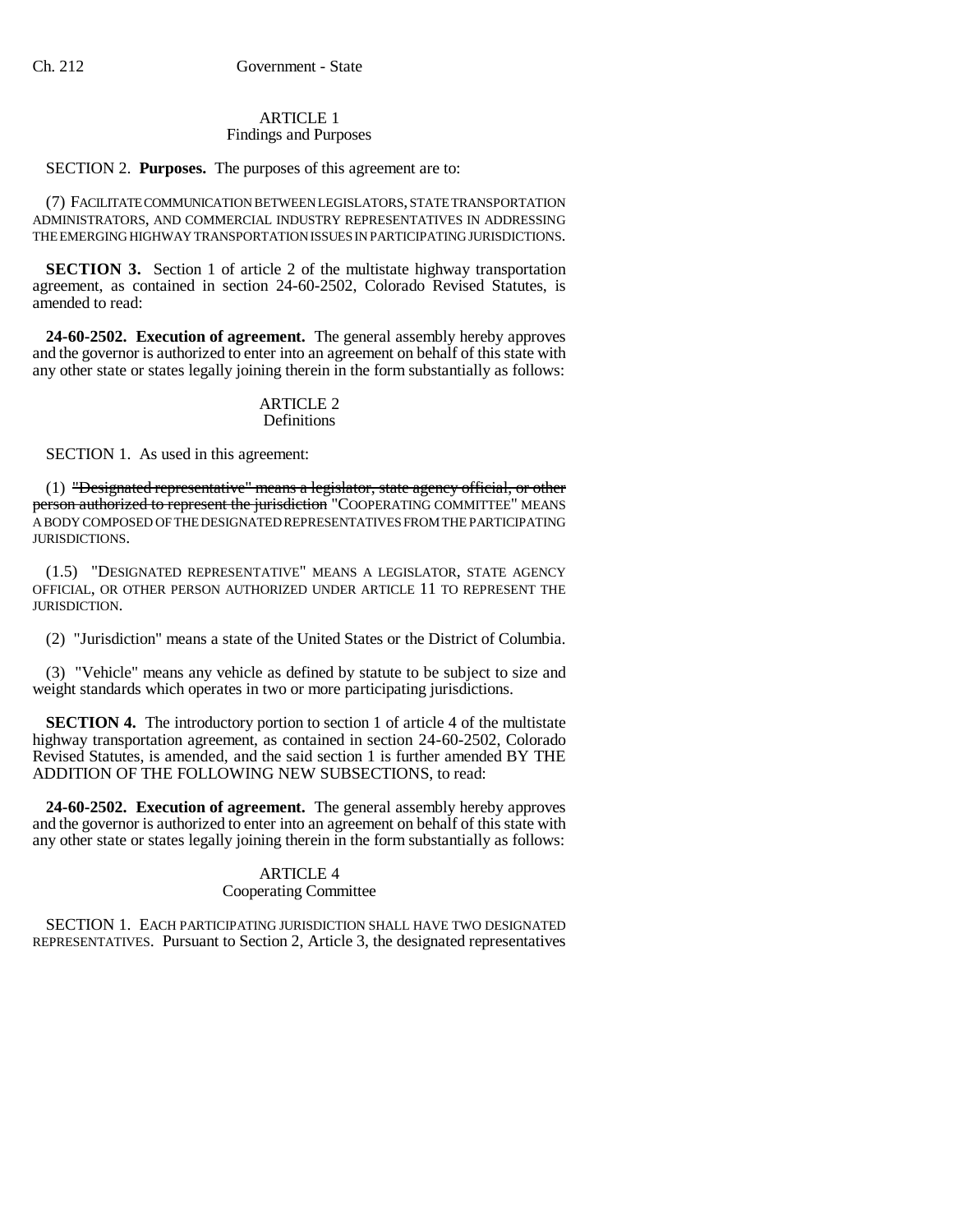of the participating jurisdictions shall constitute  $\alpha$  THE COOPERATING committee which shall have the power to:

(4) RECOMMEND IMPROVEMENTS IN HIGHWAY OPERATION, IN VEHICULAR SAFETY, AND IN STATE ADMINISTRATION OF HIGHWAY TRANSPORTATION LAWS.

(5) PERFORM FUNCTIONS NECESSARY TO FACILITATE THE PURPOSES OF THIS AGREEMENT.

**SECTION 5.** Sections 2 and 4 of article 4 of the multistate highway transportation agreement, as contained in section 24-60-2502, Colorado Revised Statutes, are amended to read:

**24-60-2502. Execution of agreement.** The general assembly hereby approves and the governor is authorized to enter into an agreement on behalf of this state with any other state or states legally joining therein in the form substantially as follows:

### ARTICLE 4 Cooperating Committee

SECTION 2. Each DESIGNATED REPRESENTATIVE OF A participating jurisdiction shall be entitled to one  $(1)$  vote only. No action of the committee shall be binding APPROVED unless a majority of the total number of votes cast by THE DESIGNATED REPRESENTATIVES OF THE participating jurisdictions are in favor thereof.

SECTION 4. The committee shall submit annually to the legislature of each participating jurisdiction no later than November 1, a report setting forth the work of the committee during the preceding year and including recommendations developed by the committee. The committee may submit such additional reports as it deems appropriate or desirable. Copies of all such reports shall be made available to the Transportation Committee of the Western Conference, Council of State Governments, and to the Western Association of State Highway and Transportation Officials.

**SECTION 6.** Section 1 of article 5 of the multistate highway transportation agreement, as contained in section 24-60-2502, Colorado Revised Statutes, is amended to read:

**24-60-2502. Execution of agreement.** The general assembly hereby approves and the governor is authorized to enter into an agreement on behalf of this state with any other state or states legally joining therein in the form substantially as follows:

## ARTICLE 5

Objectives of the Participating Jurisdictions

SECTION 1. **Objectives.** The participating jurisdictions hereby declare that:

(1) It is the objective of the participating jurisdictions to obtain more efficient and more economical transportation by motor vehicles between and among the participating jurisdictions by encouraging the adoption of standards that will, as minimums, allow the operation on all state highways, except those determined through engineering evaluation to be inadequate, with a single-axle weight of 20,000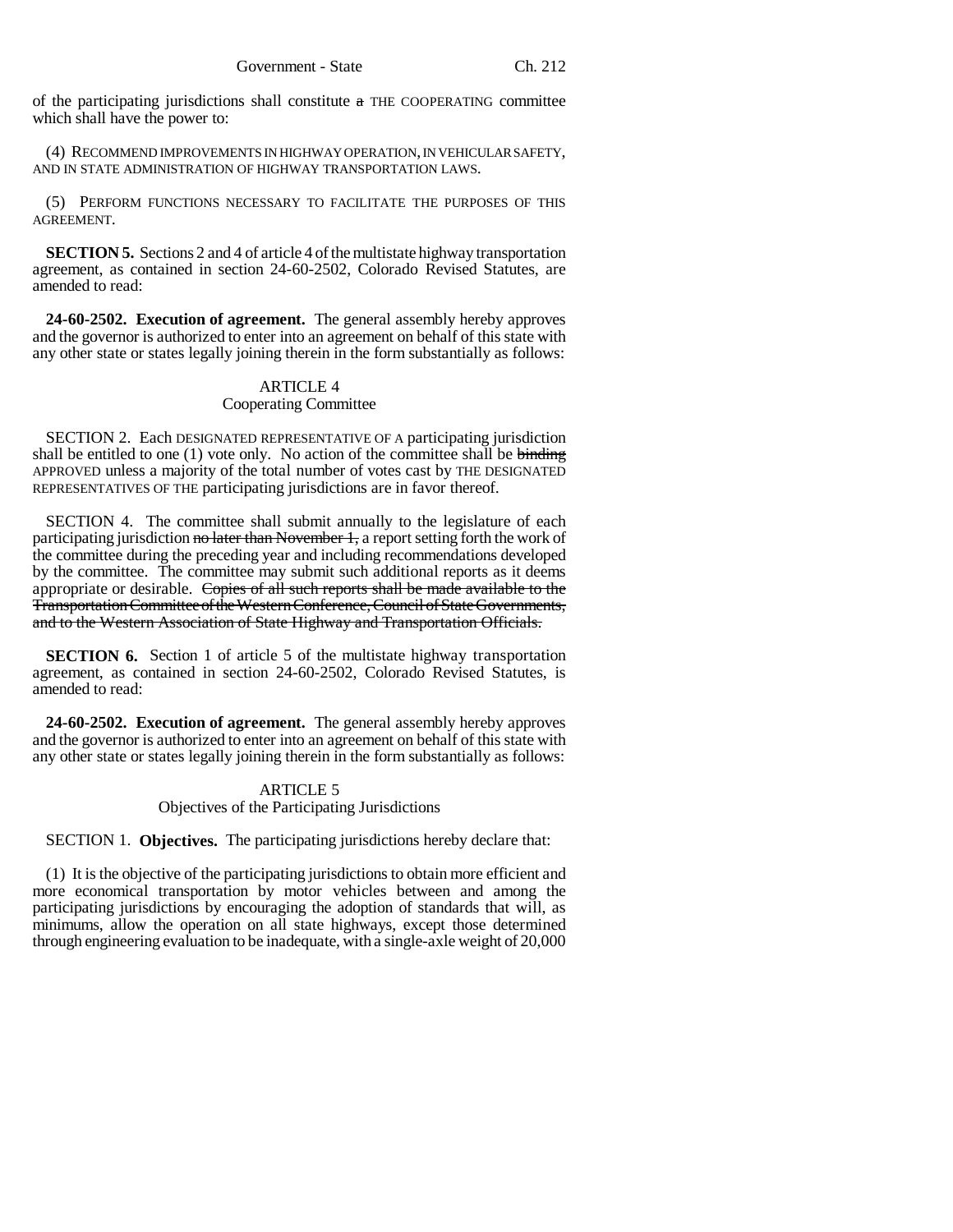pounds, a tandem-axle weight of 34,000 pounds, and a gross vehicle or combination weight of that resulting from application of the formula:

 $W = 500[(LN/N - 1) + 12N + 36]$ 

where

 $W =$  maximum weight in pounds carried on any group of two or more consecutive axles computed to nearest 500 pounds.

 $L =$  distance in feet between the extremes of any group of two or more consecutive axles.

 $N =$  number of axles in group under consideration.

(2) It is the further objective of the participating jurisdictions that  $\frac{d}{dt}$  the event the operation of a vehicle or combination of vehicles IN INTERSTATE COMMERCE according to the provisions of subsection (1) of this Section would result in withholding or forfeiture of federal aid funds pursuant to Section 127, Title 23, U.S. Code, the operation of such vehicle or combination of vehicles at axle and gross weights within the limits set forth in subsection (1) of this Section will be authorized under special permit authority by each participating jurisdiction which could legally issue such permits prior to July 1, 1956, provided all regulations and procedures related to such issuance in effect as of July  $1, 1956$ , are adhered to FOR VEHICLE COMBINATIONS IN EXCESS OF STATUTORY WEIGHT OF EIGHTY THOUSAND POUNDS OR STATUTORY LENGTHS.

(3) The objectives of subsections  $(1)$  and  $(2)$  of this Section relate to vehicles or combinations of vehicles in regular operation, and the authority of any participating jurisdiction to issue special permits for the movement of any vehicle or combinations of vehicles having dimensions and/or weights in excess of the maximum statutory limits in each participating jurisdiction will not be affected. IT IS THE FURTHER OBJECTIVE OF THE PARTICIPATING JURISDICTIONS TO FACILITATE AND EXPEDITE THE OPERATION OF ANY VEHICLE OR COMBINATION OF VEHICLES BETWEEN AND AMONG THE PARTICIPATING JURISDICTIONS UNDER THE PROVISIONS OF SUBSECTION (1) OR (2) OF THIS SECTION, AND TO THAT END THE PARTICIPATING JURISDICTIONS HEREBY AGREE, THROUGH THEIR DESIGNATED REPRESENTATIVES, TO MEET AND COOPERATE IN THE CONSIDERATION OF VEHICLE SIZE AND WEIGHT RELATED MATTERS INCLUDING, BUT NOT LIMITED TO, THE DEVELOPMENT OF: UNIFORM ENFORCEMENT PROCEDURES; ADDITIONAL VEHICLE SIZE AND WEIGHT STANDARDS; UNIFORM SAFETY INSPECTION STANDARDS; OPERATIONAL STANDARDS; AGREEMENTS OR COMPACTS TO FACILITATE REGIONAL APPLICATION AND ADMINISTRATION OF VEHICLE SIZE AND WEIGHT STANDARDS; UNIFORM PERMIT PROCEDURES; UNIFORM APPLICATION FORMS; RULES FOR THE OPERATION OF VEHICLES, INCLUDING EQUIPMENT REQUIREMENTS, DRIVER QUALIFICATIONS, AND OPERATING PRACTICES; AND SUCH OTHER MATTERS AS MAY BE PERTINENT.

(4) It is the further objective of the participating jurisdictions to facilitate and expedite the operation of any vehicle or combination of vehicles between and among the participating jurisdictions under the provisions of subsection  $(1)$  or  $(2)$  of this Section, and to that end the participating jurisdictions hereby agree, through their designated representatives, to meet and cooperate in the consideration of vehicle size and weight related matters including, but not limited to, the development of: uniform enforcement procedures; additional vehicle size and weight standards; uniform safety inspection standards; operational standards; agreements or compacts to facilitate regional application and administration of vehicle size and weight standards; uniform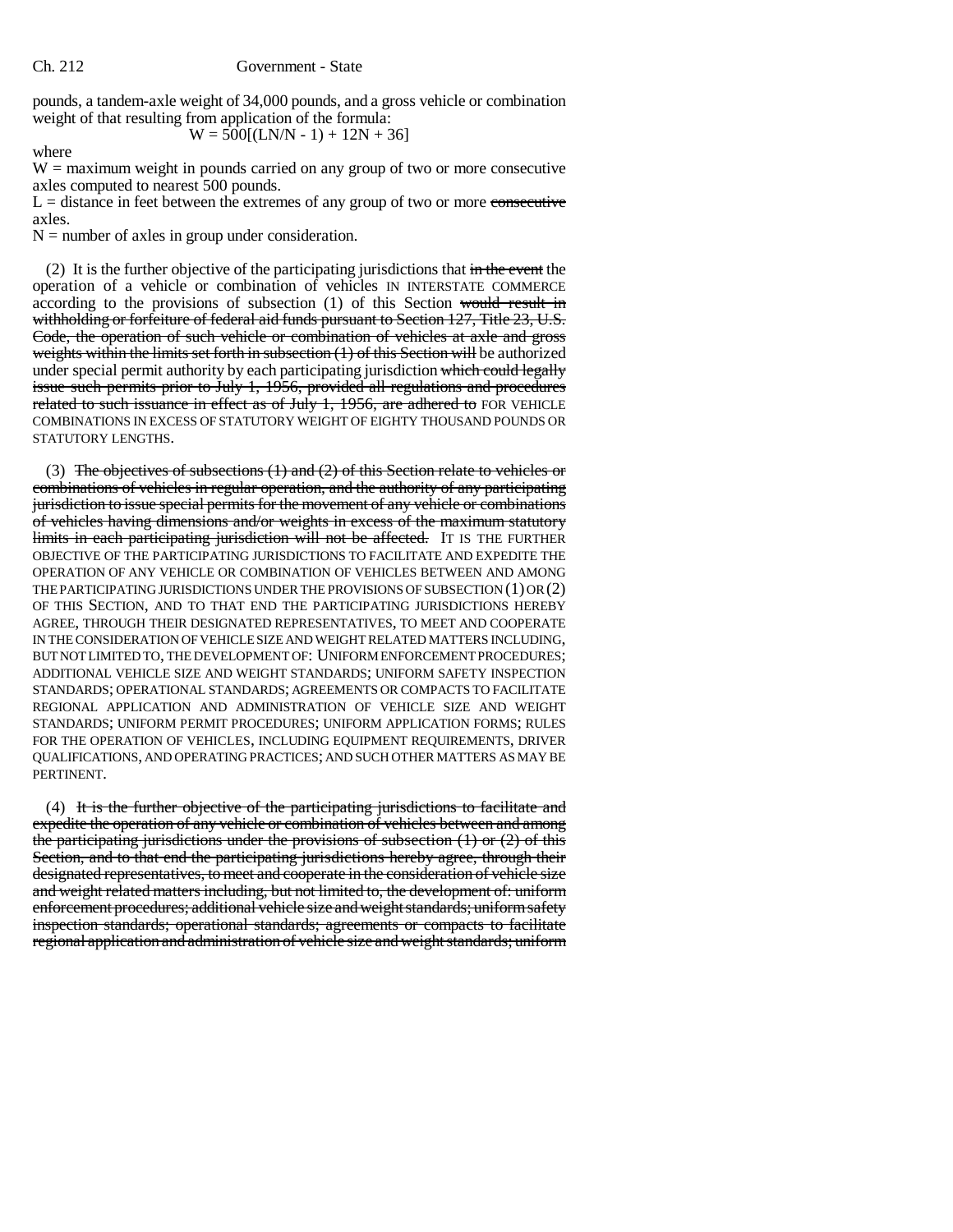permit procedures; uniform application forms; rules and regulations for the operation of vehicles, including equipment requirements, driver qualifications, and operating practices; and such other matters as may be pertinent. THE COOPERATING COMMITTEE MAY RECOMMEND THAT THE PARTICIPATING JURISDICTIONS JOINTLY SECURE CONGRESSIONAL APPROVAL OF THIS AGREEMENT, AND SPECIFICALLY OF THE VEHICLE SIZE AND WEIGHT STANDARDS SET FORTH IN SUBSECTION (1) OF THIS SECTION.

(5) In recognition of the limited prospects of federal revision of Section 127, Title 23, U.S. Code, and in order to protect participating jurisdictions against any possibility of withholding or forfeiture of federal aid highway funds, it is the further objective of the participating jurisdictions to secure congressional approval of this agreement and, specifically of the vehicle size and weight standards set forth in subsection (1) of this Section. IT IS THE FURTHER OBJECTIVE OF THE PARTICIPATING JURISDICTIONS TO:

(a) ESTABLISH TRANSPORTATION LAWS AND RULES TO MEET REGIONAL AND ECONOMIC NEEDS AND TO PROMOTE AN EFFICIENT, SAFE, AND COMPATIBLE TRANSPORTATION NETWORK;

(b) DEVELOP STANDARDS THAT FACILITATE THE MOST EFFICIENT AND ENVIRONMENTALLY SOUND OPERATION OF VEHICLES ON HIGHWAYS, CONSISTENT WITH AND IN RECOGNITION OF PRINCIPLES OF HIGHWAY SAFETY; AND

(c) ESTABLISH PROGRAMS TO INCREASE PRODUCTIVITY AND REDUCE CONGESTION, FUEL CONSUMPTION, AND RELATED TRANSPORTATION COSTS AND ENHANCE AIR QUALITY THROUGH THE UNIFORM APPLICATION OF STATE VEHICLE RULES AND LAWS.

(6) In recognition of desire for a degree of national uniformity of size and weight regulations, it is the further objective to encourage development of broad, uniform size and weight minimums on a national basis, and further that procedures adopted under this agreement be compatible with national standards.

**SECTION 7.** Article 11 of the multistate highway transportation agreement, as contained in section 24-60-2502, Colorado Revised Statutes, is amended to read:

**24-60-2502. Execution of agreement.** The general assembly hereby approves and the governor is authorized to enter into an agreement on behalf of this state with any other state or states legally joining therein in the form substantially as follows:

### ARTICLE 11

**Appointment SELECTION of Designated Representative REPRESENTATIVES** 

SECTION 1. The person authorized to represent the State of Colorado as the designated representative to the committee shall be a legislator, state agency official, or other person as designated by a selection committee comprised of the President of the Senate, the Speaker of the House of Representatives, the Chairperson of the Senate Transportation Committee and the Chairperson of the House Transportation Committee. Such designated representative shall serve a term of two years and may be reappointed. The selection committee shall also designate an alternate designated representative who shall also be a legislator, state agency official, or other person. THE PROCESS FOR SELECTING THE DESIGNATED REPRESENTATIVES TO THE